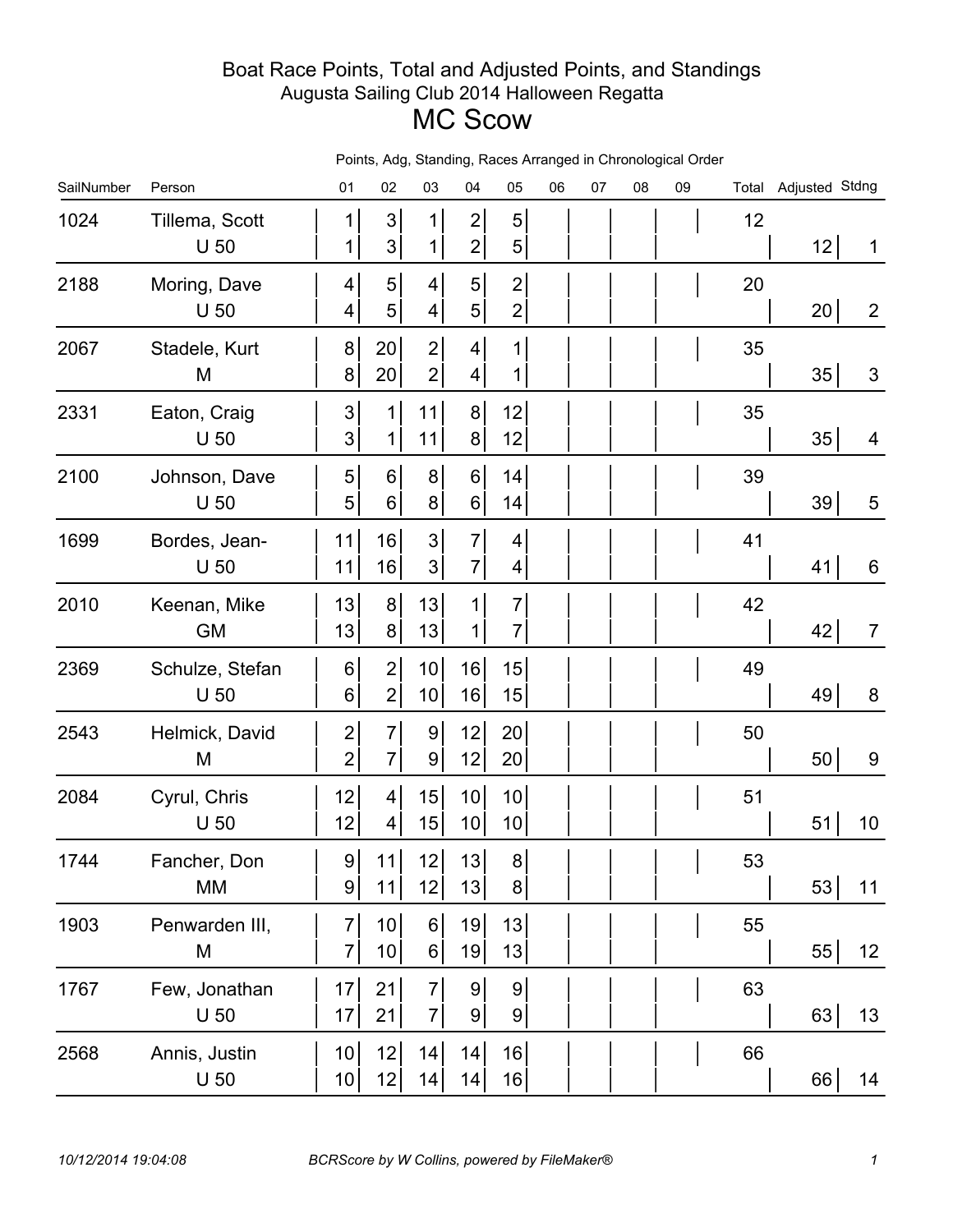## Boat Race Points, Total and Adjusted Points, and Standings Augusta Sailing Club 2014 Halloween Regatta MC Scow

|            | Points, Adg, Standing, Races Arranged in Chronological Order |                         |                     |                                  |                                  |                                 |    |    |    |    |     |                      |    |
|------------|--------------------------------------------------------------|-------------------------|---------------------|----------------------------------|----------------------------------|---------------------------------|----|----|----|----|-----|----------------------|----|
| SailNumber | Person                                                       | 01                      | 02                  | 03                               | 04                               | 05                              | 06 | 07 | 08 | 09 |     | Total Adjusted Stdng |    |
| 2557       | Brooks, Chris<br>M                                           | 23<br>23                | 14<br>14            | 5 <sup>1</sup><br>$\overline{5}$ | 3 <sup>1</sup><br>3 <sup>1</sup> | 24<br>24<br><b>DNF</b>          |    |    |    |    | 69  | 69                   | 15 |
| 2460       | Miller, Robert<br>MM                                         | 15<br>15                | 19<br>19            | 18<br>18                         | 15<br>15                         | $\mathfrak 3$<br>3 <sup>1</sup> |    |    |    |    | 70  | 70                   | 16 |
| 2076       | Stamper, Monte<br>M                                          | 18<br>18                | $\overline{9}$<br>9 | 17<br>17                         | 21<br>21                         | 6 <sup>1</sup><br>$6 \mid$      |    |    |    |    | 71  | 71                   | 17 |
| 1923       | harris, james<br>M                                           | 14<br> 4                | 15<br>15            | 29<br>29<br><b>DNS</b>           | 11<br>11                         | 11<br>11                        |    |    |    |    | 80  | 80                   | 18 |
| 2487       | Klein, Barry<br>U <sub>50</sub>                              | 16<br>16                | 17<br>17            | 16<br>16                         | 17<br>17                         | 19<br>19                        |    |    |    |    | 85  | 85                   | 19 |
| 1676       | Vagovic, Peter<br><b>GM</b>                                  | 22<br>22                | 22<br>22            | 20<br>20                         | 20<br>20                         | 18<br>18                        |    |    |    |    | 102 | 102                  | 20 |
| 2393       | Briggs, Keven<br>M                                           | 19<br>19                | 13<br>13            | 19<br>19                         | 23<br>23                         | 29<br>29<br><b>DNS</b>          |    |    |    |    | 103 | 103                  | 21 |
| 1800       | Slater, Brian<br>U <sub>50</sub>                             | 20<br>20                | 18<br>18            | 24<br>24<br><b>DNF</b>           | 26<br>26                         | 17<br>17                        |    |    |    |    | 105 | 105                  | 22 |
| 1448       | Coghlan, Jeremy<br>GM                                        | 21<br>21                | 24<br>24            | 21<br>21                         | 22<br>22                         | 22<br>22                        |    |    |    |    | 110 | 110                  | 23 |
| 2157       | Hatcher, Greg<br><b>GM</b>                                   | 24<br>24                | 23<br>23            | 22<br>22                         | 24<br>24                         | 23<br>23                        |    |    |    |    | 116 | 116                  | 24 |
| 2603       | Mayne, Richard<br>МM                                         | 29<br>29<br>DNS DNS DNS | 29<br>29            | 29<br>29                         | 18<br>18                         | 21<br>21                        |    |    |    |    | 126 | 126                  | 25 |
| 1931       | kanan, joseph<br>M                                           | 29<br>29<br><b>DNS</b>  | 25<br>25            | 23<br>23                         | 25<br>25                         | 29<br>29<br><b>DNS</b>          |    |    |    |    | 131 | 131                  | 26 |